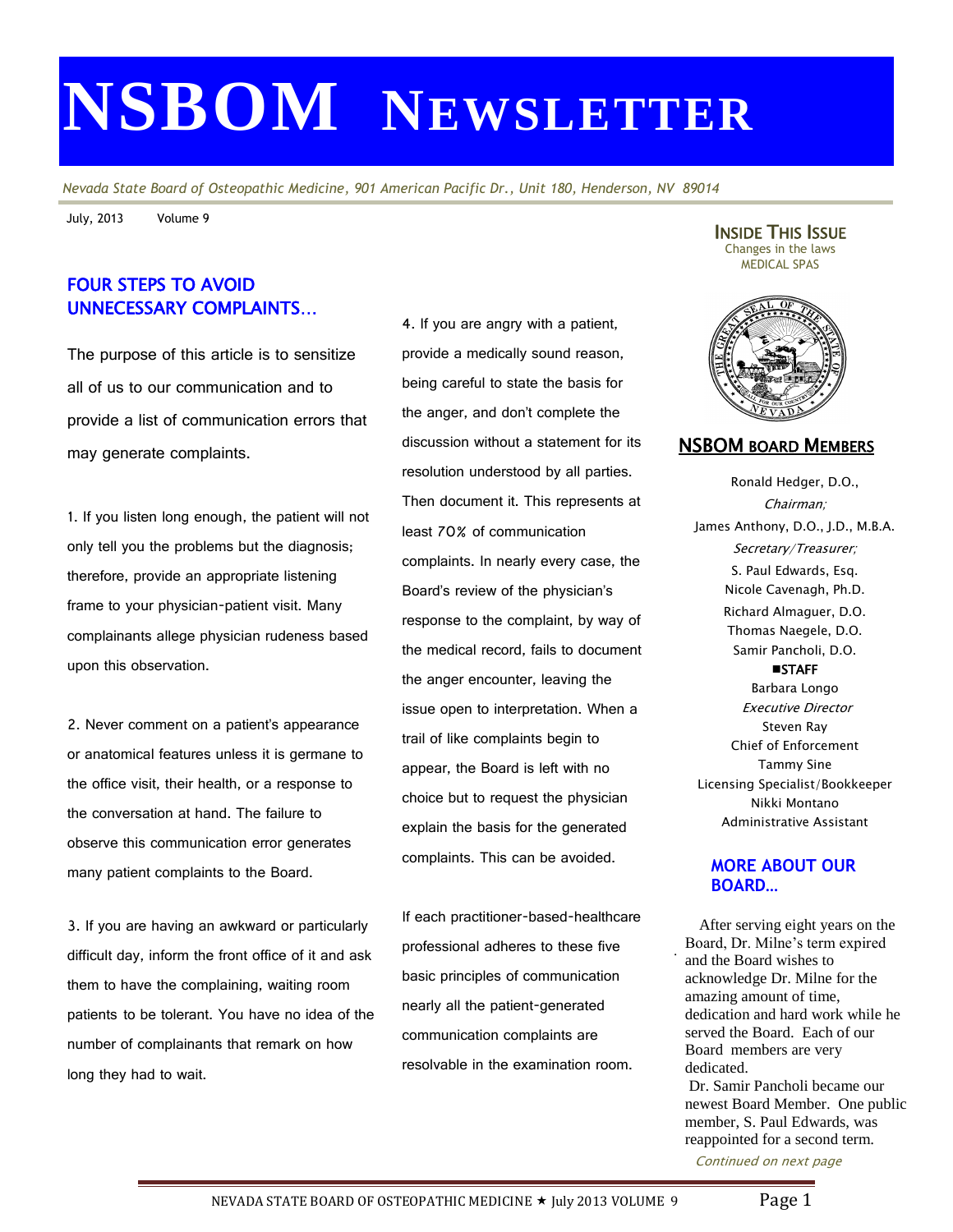#### **OUR BOARD WELCOMES… Samir Pancholi, D.O.**

Dr. Pancholi was born and raised in Pittsburgh, Pennsylvania. Dr. Pancholi matriculated from Pennsylvania State University and then graduated from A.T. Still University's, Kirksville College of Osteopathic Medicine. He completed general internship at Ohio University's Doctors Hospital in Columbus, Ohio, residency in Otolaryngology and Facial Plastic Surgery at Michigan State University's Genesys Regional Medical Center and fellowship in Cosmetic Surgery at Tulsa Surgical Arts in Tulsa, Oklahoma. Dr. Pancholi has been in Las Vegas since 2006 and limits his practice to cosmetic surgery. He has been honored as a Top 40 under 40 professional in Las Vegas, invited as a cosmetic surgery lecturer both nationally and internationally, and maintained an active interest in trying all the restaurants Las Vegas has to offer and traveling!

## **ALSO…ABOUT OUR STAFF**

Sonya McAllister has recently left to pursue a career in sonography. The Board thanks her for all her hard work and wishes her all the best in her new career.

**OTHERWISE STATED**

#### **Nikki Montano** is our new

Administrative Assistant. Nikki is a native Nevadan and enjoys raising her 3 year old son who is the highlight of her life. She is adventurous and enjoys family trips. Her favorite food is sushi and she hopes to learn how to make it someday. Nikki was previously employed with the City of Henderson Recreation Department for approximately 7 years.

**Steven Ray** also joins the Board as Chief of Enforcement. Steve came to the Board by way of a 3 year term as an investigator with the Board of Medical Examiners, being privileged to have opened and managed the Las Vegas office. His background includes employment with the State of Nevada Medicaid, being hired to open and develop an investigations program for Nevada Check Up, and 17 years in law enforcement, both on patrol in the Austin, Texas area and as a Court Marshall in Reno. Steve has lived in Las Vegas for 3 years, having lived in Lake Tahoe 15 years prior. He has been married for 23 years, and his children include the four-legged variety. Steve enjoys camping and a variety of outdoor activities.

## *HAVE YOU HEARD?*

Check out the following stats pertaining to NSBOM's **licensees** per fiscal year (July 1 through June  $30<sup>th</sup>$ ):

| <b>Licenses</b>               | 2009/10 | 2010/11 |      |      | 2011/12 2012/2013 |
|-------------------------------|---------|---------|------|------|-------------------|
| D.O.                          | 742     | 774     | 808  |      | 844               |
| P.A.                          | 58      | 66      | 77   |      | 84                |
| Special                       | 198     | 220     | 190  |      | 213               |
| Inactive                      | 65      | 73      | 81   |      | 94                |
| DO Special                    |         | 4       |      | 3    | 3                 |
| Temporary                     |         | 2       | 2    |      |                   |
|                               |         |         |      |      |                   |
| <b>Discipline</b>             |         | 2010    | 2011 | 2012 | 2013              |
| Settlements                   |         | 72      | 15   | 5    | 4                 |
| <b>Hearings</b>               |         |         | 0    | 1    | 0                 |
| License Surrender             |         |         |      | 0    |                   |
| License Suspension            |         | 2       | 3    | 1    | 0                 |
| License Denial                |         | 0       | 0    |      |                   |
| Public Reprimands             |         |         | 0    | 0    | 0                 |
| Private Letters of Warning 74 |         |         | 26   | 9    | 8                 |
| Probation                     |         |         | 2    |      | $\mathfrak{D}$    |

License Revocation 0 0 1 0 (Please note: the Board was only given the authority to write private letters of warning by the 2009 Legislature.)

#### **REMINDER: CME REQUIREMENTS**

We have had a lot of calls regarding CME requirements. These requirements have not changed and are as follows: DOs need proof of 35 credits with 10 of them AOA category 1A or AMA category 1**.** PAs need 20 hours of CME. **CMEs must be taken in the calendar year January 1, 2013 thru December 31, 2013. If you are included in the 33% CME audit, your renewal reminder will be stamped "**CME PROOF REQUIRED". **CME proof must be received before your license renewal is approved and your licensee card is mailed.**

### **IF YOU CURRENTLY SUPERVISE APRNs… READ ABOUT AB 170….**

**2013 BOARD MEETING SCHEDULE** understanding in writing. If you have been working with an APRN for more than two years, we encourage you to discuss whether you less than two years and you do not know how long the APRN has been working, we recommend a discussion and documentation of February 11 **Interested in applying for a**  this understanding be noted in the APRNs employment file as well. **As of July 1, 2013, APRNs who have worked under the supervision of an osteopathic physician OR have at least 2,000 hours of clinical experience, no longer need to be under supervision in order to prescribe CIIs.** *It is strongly recommended* that osteopathic physicians who currently employ APRNs discuss their status and document their will continue to collaborate on CII prescription writing and then document your decision. IF you have been working with an APRN for

**APRNS MUST HAVE** the appropriate certificates from the Board of Pharmacy in order to prescribe any controlled substances in The interactive Boards and the interaction of the maintain and the second temperature between the processes and they will dispense dangerous Nevada. APRNs must obtain certificates to prescribe dangerous drugs and dispensin  $M<sub>11</sub>$ drugs in Nevada. They must also be registered with the DEA to prescribe controlled substances in Nevada.

AS A REMINDER ABOUT THAT "PESTY" REPORTING STATUTE (NRS 633.527) ... Physicians and Physician Assistants are **AD A REMI** required any type of a disposition of that lawsuit, and whether that matter is referred to mediation or arbitration. Licensees are mandated to report such information within 45 days. Phy[sicians and Physician As](mailto:abcarrillo@gov.nv.gov)sistants may be fined up to \$5,000 per violation of this statute. http://gov.nv.gov.nv required to report to the Board when they are served with a summons and complaint in a medical malpractice case, as well as report

**ALL MEETINGS ARE HELD AT THE PLEASE NOTE A DISMISSAL IS A "DISPOSITION" AND MUST BE REPORTED**